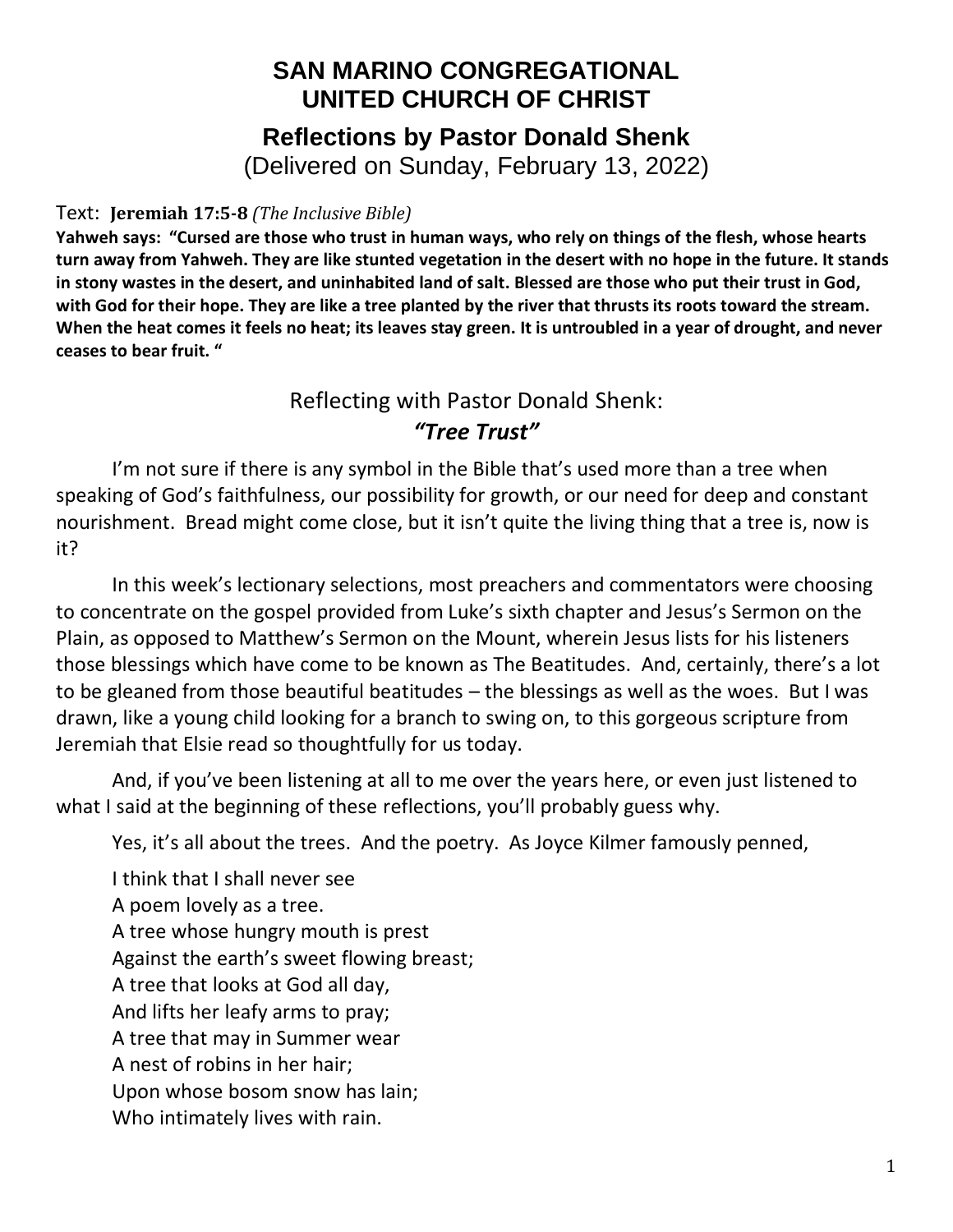Poems are made by fools like me, But only God can make a tree.

And my apologies to you incredibly inclusive listeners out there for Joyce's gendering of said tree!

For, indeed, I don't think a tree need be gendered as that which is made of bark and sap and woody tissue can stand in for any one of us growing beings on this planet we call earth whether we identify as male or female, something else, or none of the above. That is to say any of us who need the sun and the air and definitely seem to thrive when living near an excellent source of constantly flowing and nourishing water.

Of course, some of us trees have to put our roots down really deep to get to that water, while others of us have the ability to store it within ourselves and access it slowly. But no matter what kind of tree we might be, we certainly need to access the water of life somehow or we will surely perish.

Jeremiah creates his own beatitude in today's beautiful passage as he asserts "Blessed are those who put their trust in God, with God for their hope. They are like a tree planted by the river that thrusts its roots toward the stream."

Here the metaphor of a tree suits us superbly as we know that we, as God's children, will only grow in trust and be given hope if we yearn for God and plant ourselves firmly beside God's living stream, sending the roots of our consciousness and the tentacles of our intentions deep into the soil and towards that ever flowing river of love and goodness that is always available to us if we but grow towards it and within it.

I think we in California get an especially potent lesson about how much trees need water and what happens to them when they don't have it. I'll never forget the day I got the call that the huge tree that once stood in front of the parsonage we used to own next door (where David grew up) had come tumbling down in the wind, landing on a portion of the house, but, thankfully, not injuring anybody in the process. Apparently, the tree had mostly been surface-watered by the sprinklers and never put down good strong sturdy roots, so that it could weather the wicked wind that finally took it down.

Traipsing around the orchards at the Huntington when we were doing our big fruit picks for Food Forward back in those halcyon days when we could actually have big groups picking the thousands of oranges there, one could easily see which trees had received a steady supply of water over the years and which trees had never been quite near enough to the source. Not only did the underwatered trees look scraggly and spindly, but the fruit they produced, if any, was much smaller than the well-watered trees and quite easily ignored by the pickers who were looking for the fullest fruits to provide to our neighbors in need.

Those trees that had been well watered over the years, could withstand the droughts that happened over those same years and had a much greater ability to withstand and fight off invasive insects or dastardly diseases.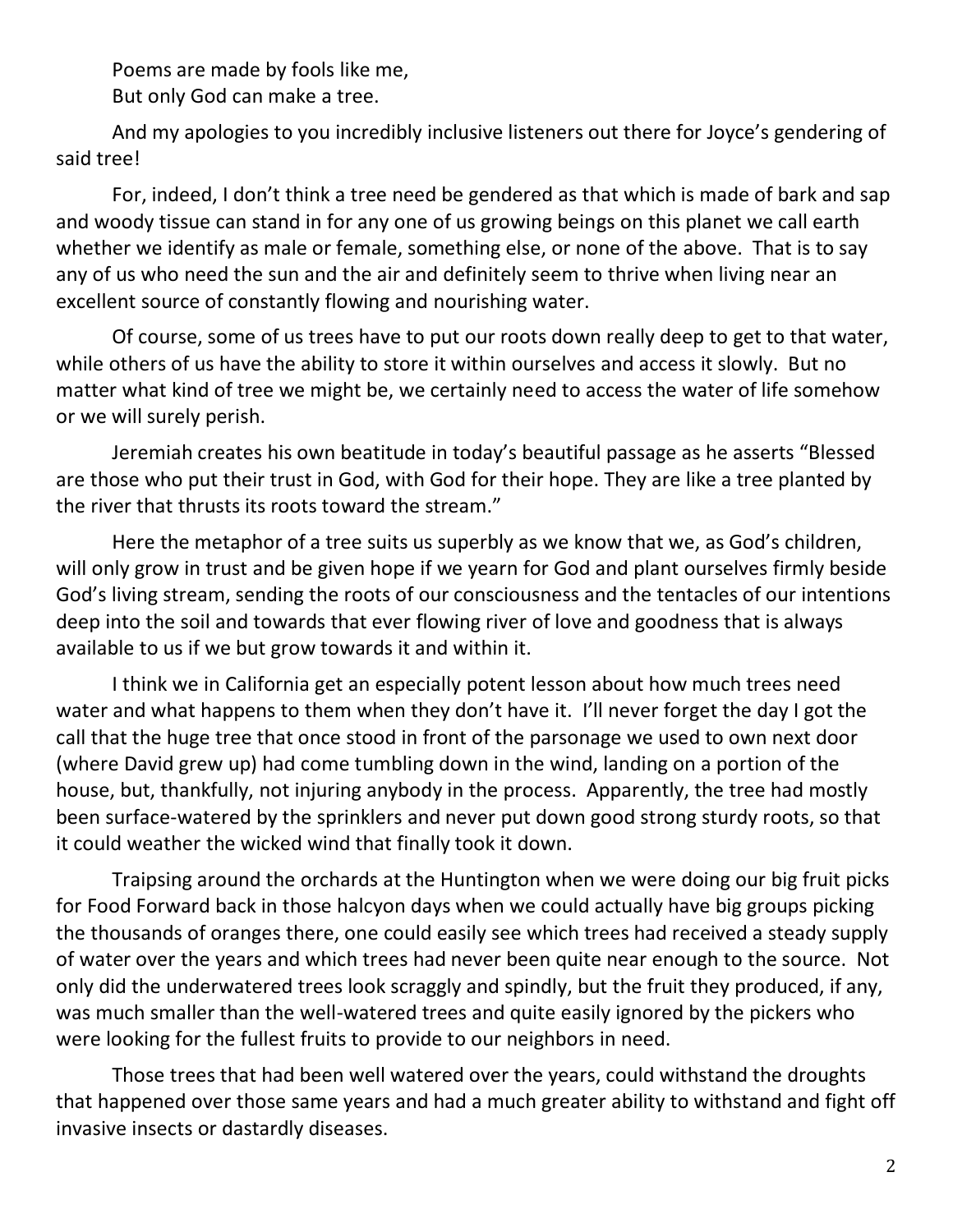In the same way, when we steep ourselves in God's wisdom and God's way, we have the ability to withstand those storms that rage and those droughts that deplete, knowing that we can trust in the One whose love is always flowing and whose truth stands firm forever no matter how the winds may howl or some pestilence persists.

Reflecting on this passage in Jeremiah and what the lives of trees can teach us in his delightful article called "A Delight to the Mind and Soul," Mark Ditmanson notes that "the image of a tree is of something enduring in any land and among every people…but the mention of the streams of water signals that even the strength of the tree is vulnerable.

"The tree cannot exist on its own," he notes. "The trees obviously need the nourishing moisture just as we need the nourishing presence of God. We cannot exist on our own. Without enough water the tree is weakened, stressed too long and the enduring tree will die. Without that same nourishing 'stream' we are like a shrub in the desert."

I like to think of our church as a tributary of God's ever flowing stream of living water. For here, you can plant yourself and receive nourishment and knowledge. Here, the Tree of Life by the amazing artist Tom Van Sant, greets us as we enter and reminds us that our roots can also go deep down into God's ground. Gazing at its graceful growth going up and up, higher and higher, we can experience in ourselves being planted by God's living stream – just like the one you can hear always running behind that wall. If we plant ourselves here, God can provide us with such sustenance that we can grow so grand and so high that nobody can see the tops of our branches either!

This week I encourage you to think of where you get your nourishment. Where have you planted yourself and where do you receive what you need to live a flowering, fecund, fabulous life? Have you planted yourself beside a great stream that nourishes you and affirms you and lets you know how beloved you are? Or have you planted yourself in a desert where your only friends are quite prickly and all of your energy has to go into preserving whatever tiny bit of water and nourishment you receive?

Look to the trees and let them teach you. Look up into their branches and let them reach you with their wisdom as you rest in their shade.

This is "When I Am Among the Trees" by the exceedingly brilliant Mary Oliver.

When I am among the trees, especially the willows and the honey locust, equally the beech, the oaks and the pines, they give off such hints of gladness. I would almost say that they save me, and daily.

I am so distant from the hope of myself, in which I have goodness, and discernment,